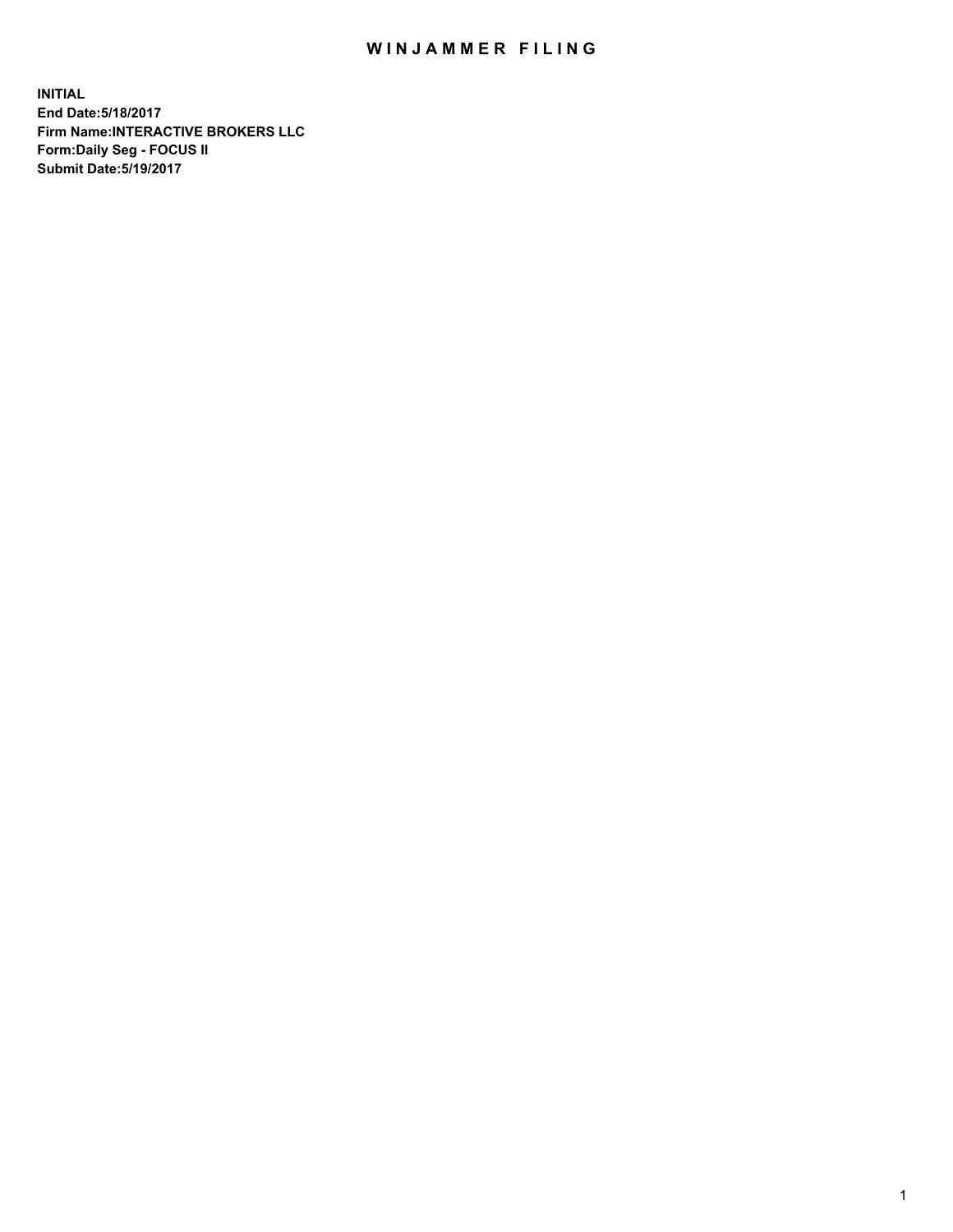## **INITIAL End Date:5/18/2017 Firm Name:INTERACTIVE BROKERS LLC Form:Daily Seg - FOCUS II Submit Date:5/19/2017 Daily Segregation - Cover Page**

| Name of Company<br><b>Contact Name</b><br><b>Contact Phone Number</b><br><b>Contact Email Address</b>                                                                                                                                                                                                                          | <b>INTERACTIVE BROKERS LLC</b><br>James Menicucci<br>203-618-8085<br>jmenicucci@interactivebrokers.c<br>om |
|--------------------------------------------------------------------------------------------------------------------------------------------------------------------------------------------------------------------------------------------------------------------------------------------------------------------------------|------------------------------------------------------------------------------------------------------------|
| FCM's Customer Segregated Funds Residual Interest Target (choose one):<br>a. Minimum dollar amount: ; or<br>b. Minimum percentage of customer segregated funds required:%; or<br>c. Dollar amount range between: and; or<br>d. Percentage range of customer segregated funds required between:% and%.                          | $\overline{\mathbf{0}}$<br>0<br>155,000,000 245,000,000<br>0 <sub>0</sub>                                  |
| FCM's Customer Secured Amount Funds Residual Interest Target (choose one):<br>a. Minimum dollar amount: ; or<br>b. Minimum percentage of customer secured funds required:%; or<br>c. Dollar amount range between: and; or<br>d. Percentage range of customer secured funds required between:% and%.                            | $\overline{\mathbf{0}}$<br>$\overline{\mathbf{0}}$<br>80,000,000 120,000,000<br>00                         |
| FCM's Cleared Swaps Customer Collateral Residual Interest Target (choose one):<br>a. Minimum dollar amount: ; or<br>b. Minimum percentage of cleared swaps customer collateral required:% ; or<br>c. Dollar amount range between: and; or<br>d. Percentage range of cleared swaps customer collateral required between:% and%. | $\overline{\mathbf{0}}$<br>$\overline{\mathbf{0}}$<br>0 <sub>0</sub><br><u>00</u>                          |

Attach supporting documents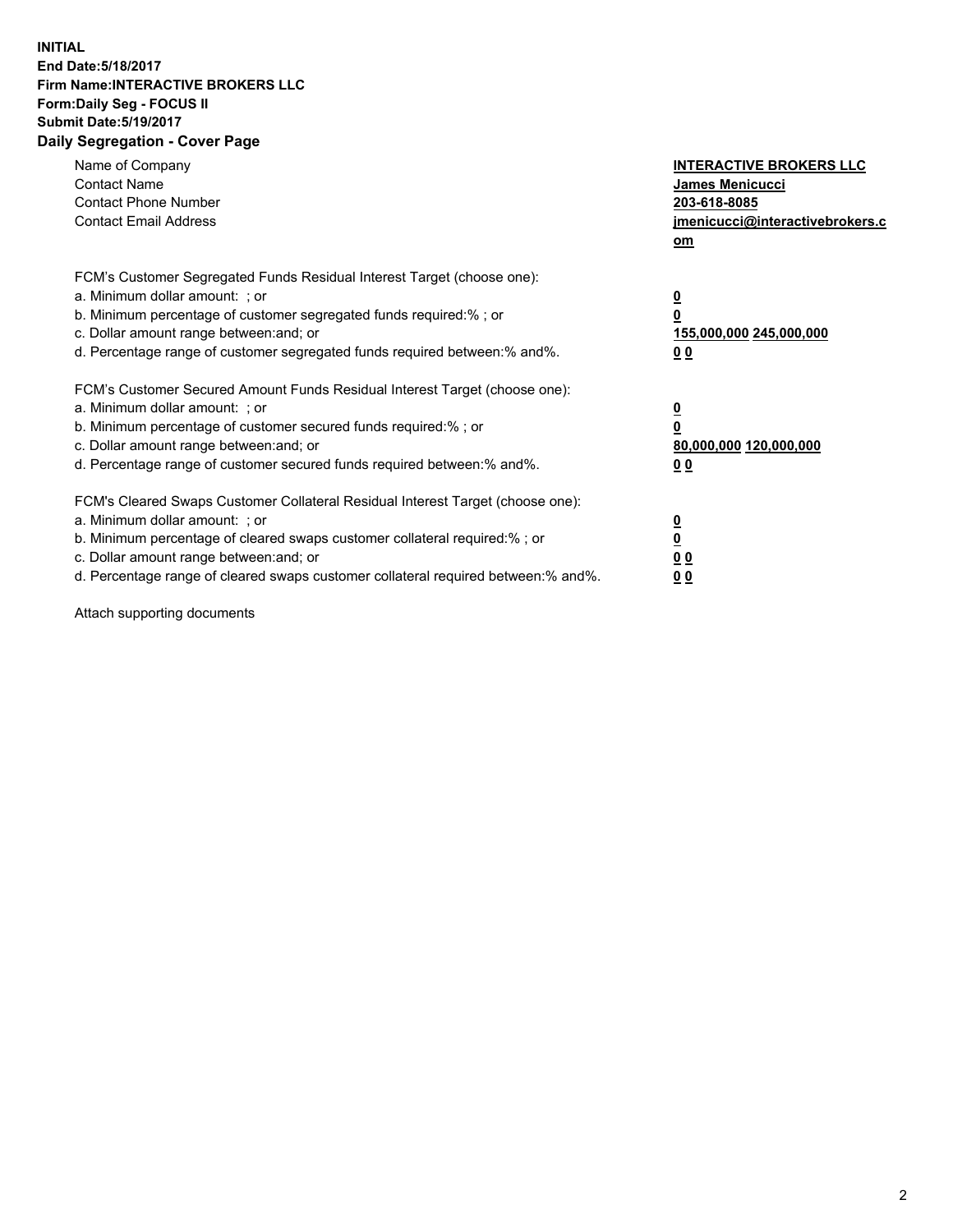## **INITIAL End Date:5/18/2017 Firm Name:INTERACTIVE BROKERS LLC Form:Daily Seg - FOCUS II Submit Date:5/19/2017**<br>Daily Segregation - Secured Amounts **Daily Segregation - Seture**

|     | Daily Segregation - Secured Amounts                                                         |                                  |
|-----|---------------------------------------------------------------------------------------------|----------------------------------|
|     | Foreign Futures and Foreign Options Secured Amounts                                         |                                  |
|     | Amount required to be set aside pursuant to law, rule or regulation of a foreign            | $0$ [7305]                       |
|     | government or a rule of a self-regulatory organization authorized thereunder                |                                  |
| 1.  | Net ledger balance - Foreign Futures and Foreign Option Trading - All Customers             |                                  |
|     | A. Cash                                                                                     | 335,462,474 [7315]               |
|     | B. Securities (at market)                                                                   | 0[7317]                          |
| 2.  |                                                                                             |                                  |
|     | Net unrealized profit (loss) in open futures contracts traded on a foreign board of trade   | -394,562 <sup>[7325]</sup>       |
| 3.  | Exchange traded options                                                                     |                                  |
|     | a. Market value of open option contracts purchased on a foreign board of trade              | <b>58,609</b> [7335]             |
|     | b. Market value of open contracts granted (sold) on a foreign board of trade                | -21,494 [7337]                   |
| 4.  | Net equity (deficit) (add lines 1.2. and 3.)                                                | 335,105,027 [7345]               |
| 5.  | Account liquidating to a deficit and account with a debit balances - gross amount           | 17,342 [7351]                    |
|     | Less: amount offset by customer owned securities                                            | 0 [7352] 17,342 [7354]           |
| 6.  | Amount required to be set aside as the secured amount - Net Liquidating Equity              | 335,122,369 [7355]               |
|     | Method (add lines 4 and 5)                                                                  |                                  |
| 7.  | Greater of amount required to be set aside pursuant to foreign jurisdiction (above) or line | 335, 122, 369 [7360]             |
|     | 6.                                                                                          |                                  |
|     | FUNDS DEPOSITED IN SEPARATE REGULATION 30.7 ACCOUNTS                                        |                                  |
| 1.  | Cash in banks                                                                               |                                  |
|     | A. Banks located in the United States                                                       | 55,076,125 [7500]                |
|     | B. Other banks qualified under Regulation 30.7                                              | 0 [7520] 55,076,125 [7530]       |
| 2.  | Securities                                                                                  |                                  |
|     | A. In safekeeping with banks located in the United States                                   | 325,751,685 [7540]               |
|     | B. In safekeeping with other banks qualified under Regulation 30.7                          | 0 [7560] 325,751,685 [7570]      |
| 3.  | Equities with registered futures commission merchants                                       |                                  |
|     | A. Cash                                                                                     | $0$ [7580]                       |
|     | <b>B.</b> Securities                                                                        | $0$ [7590]                       |
|     | C. Unrealized gain (loss) on open futures contracts                                         | $0$ [7600]                       |
|     | D. Value of long option contracts                                                           | $0$ [7610]                       |
|     | E. Value of short option contracts                                                          |                                  |
| 4.  |                                                                                             | 0 [7615] 0 [7620]                |
|     | Amounts held by clearing organizations of foreign boards of trade                           |                                  |
|     | A. Cash                                                                                     | $0$ [7640]                       |
|     | <b>B.</b> Securities                                                                        | $0$ [7650]                       |
|     | C. Amount due to (from) clearing organization - daily variation                             | $0$ [7660]                       |
|     | D. Value of long option contracts                                                           | $0$ [7670]                       |
|     | E. Value of short option contracts                                                          | 0 [7675] 0 [7680]                |
| 5.  | Amounts held by members of foreign boards of trade                                          |                                  |
|     | A. Cash                                                                                     | 88,369,281 [7700]                |
|     | <b>B.</b> Securities                                                                        | $0$ [7710]                       |
|     | C. Unrealized gain (loss) on open futures contracts                                         | $-4,525,313$ [7720]              |
|     | D. Value of long option contracts                                                           | 58,609 [7730]                    |
|     | E. Value of short option contracts                                                          | -21,494 [7735] 83,881,083 [7740] |
| 6.  | Amounts with other depositories designated by a foreign board of trade                      | 0 [7760]                         |
| 7.  | Segregated funds on hand                                                                    | $0$ [7765]                       |
| 8.  | Total funds in separate section 30.7 accounts                                               | 464,708,893 [7770]               |
| 9.  | Excess (deficiency) Set Aside for Secured Amount (subtract line 7 Secured Statement         | 129,586,524 [7380]               |
|     | Page 1 from Line 8)                                                                         |                                  |
| 10. | Management Target Amount for Excess funds in separate section 30.7 accounts                 | 80,000,000 [7780]                |
| 11. | Excess (deficiency) funds in separate 30.7 accounts over (under) Management Target          | 49,586,524 [7785]                |
|     |                                                                                             |                                  |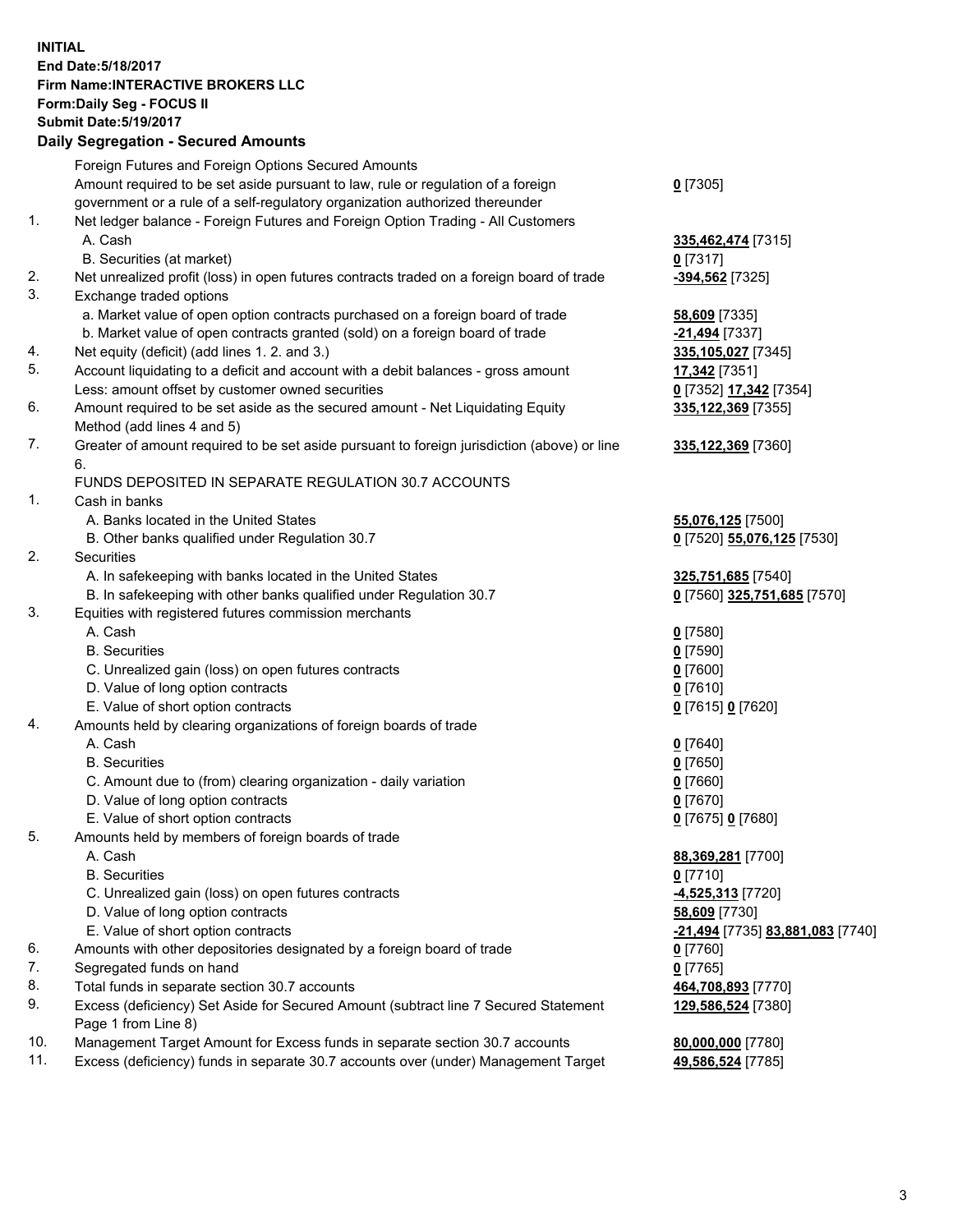**INITIAL End Date:5/18/2017 Firm Name:INTERACTIVE BROKERS LLC Form:Daily Seg - FOCUS II Submit Date:5/19/2017 Daily Segregation - Segregation Statement** SEGREGATION REQUIREMENTS(Section 4d(2) of the CEAct) 1. Net ledger balance A. Cash **3,848,495,942** [7010] B. Securities (at market) **0** [7020] 2. Net unrealized profit (loss) in open futures contracts traded on a contract market **-18,432,406** [7030] 3. Exchange traded options A. Add market value of open option contracts purchased on a contract market **229,667,219** [7032] B. Deduct market value of open option contracts granted (sold) on a contract market **-329,711,898** [7033] 4. Net equity (deficit) (add lines 1, 2 and 3) **3,730,018,857** [7040] 5. Accounts liquidating to a deficit and accounts with debit balances - gross amount **217,259** [7045] Less: amount offset by customer securities **0** [7047] **217,259** [7050] 6. Amount required to be segregated (add lines 4 and 5) **3,730,236,116** [7060] FUNDS IN SEGREGATED ACCOUNTS 7. Deposited in segregated funds bank accounts A. Cash **438,028,490** [7070] B. Securities representing investments of customers' funds (at market) **2,200,674,935** [7080] C. Securities held for particular customers or option customers in lieu of cash (at market) **0** [7090] 8. Margins on deposit with derivatives clearing organizations of contract markets A. Cash **22,676,952** [7100] B. Securities representing investments of customers' funds (at market) **1,373,035,268** [7110] C. Securities held for particular customers or option customers in lieu of cash (at market) **0** [7120] 9. Net settlement from (to) derivatives clearing organizations of contract markets **-3,180,222** [7130] 10. Exchange traded options A. Value of open long option contracts **230,311,526** [7132] B. Value of open short option contracts **-330,349,996** [7133] 11. Net equities with other FCMs A. Net liquidating equity **0** [7140] B. Securities representing investments of customers' funds (at market) **0** [7160] C. Securities held for particular customers or option customers in lieu of cash (at market) **0** [7170] 12. Segregated funds on hand **0** [7150] 13. Total amount in segregation (add lines 7 through 12) **3,931,196,953** [7180] 14. Excess (deficiency) funds in segregation (subtract line 6 from line 13) **200,960,837** [7190] 15. Management Target Amount for Excess funds in segregation **155,000,000** [7194] **45,960,837** [7198]

16. Excess (deficiency) funds in segregation over (under) Management Target Amount Excess